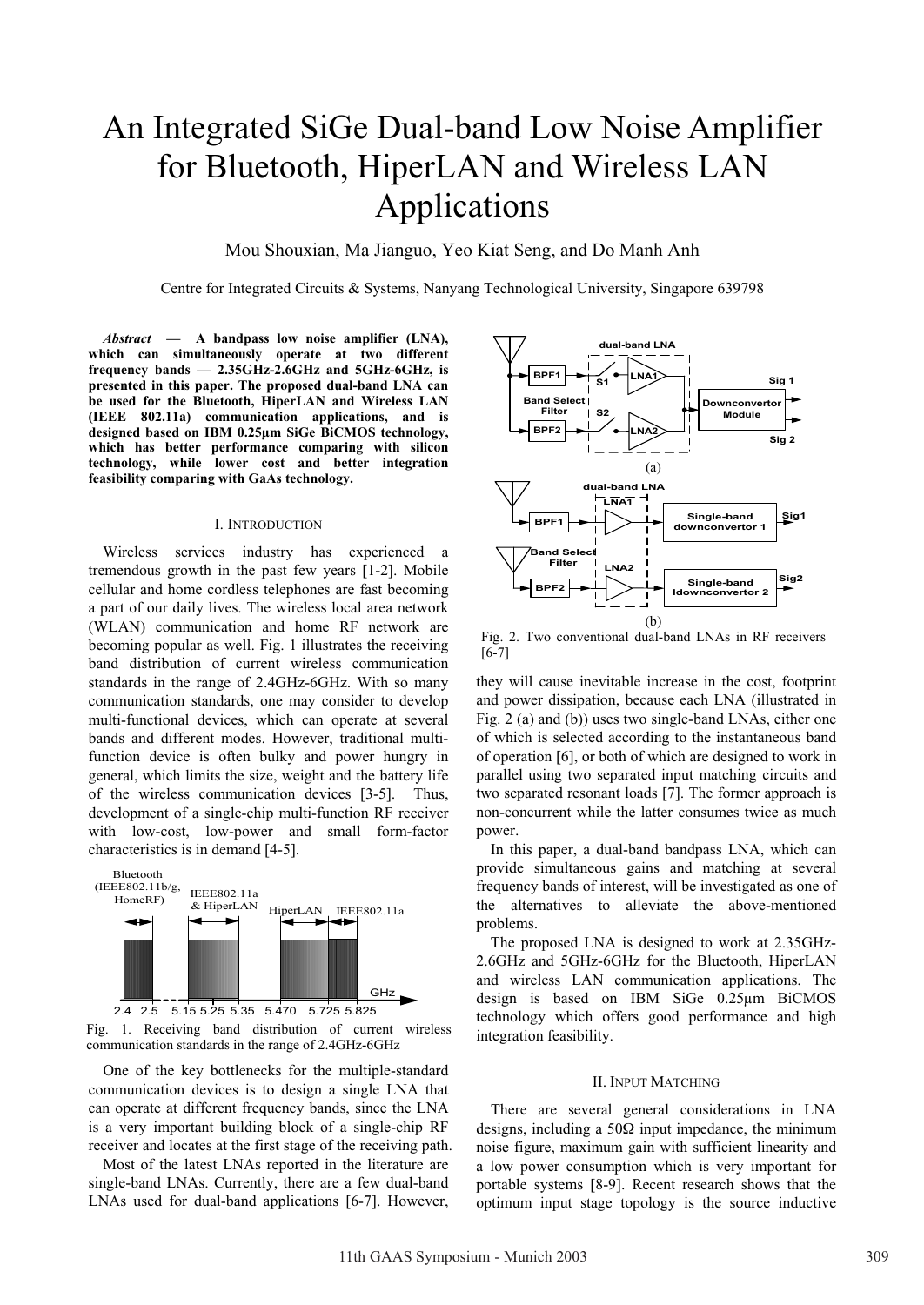degeneration input stage [9] as described in Fig. 3 (a). Its input impedance can be easily derived,



Fig. 3. (a) Source inductive degeneration input stage; (b) Input stage for the proposed dual-band LNA in this paper

For input impedance matching purpose, the following equations should be satisfied at the frequency of interest,

$$
\left(\frac{\mathcal{g}_{m1}}{C_{gs}}\right)L_s = 50\tag{2}
$$

$$
j\,\omega\,L_{g} + j\,\omega\,L_{s} + \frac{1}{j\,\omega\,C_{gs}} = 0 \tag{3}
$$

Solving (3), the resonant/working frequency can be obtained,

$$
\omega = 1/\sqrt{(L_g + L_s)C_{gs}}
$$
 (4)

This is the design key of a single-band LNA's input impedance matching. For dual-band/multi-band LNA, the similar methodology can be adopted. There is only one small change - an additional parallel  $L_0C_0$  network is connected to the gate inductor  $L_g$ , demonstrated in Fig. 3 (b). In terms of its small signal equivalent circuit, the dual-band LNA's input impedance can be expressed as

$$
Z_{in} = j\omega (L_g + L_s) + \frac{1}{j\omega C_{gs}} + \frac{g_{m1}}{C_{gs}} L_s + \frac{j\omega L_0}{1 - \omega^2 L_0 C_0} \quad (5)
$$

To obtain a 50 $\Omega$  input impedance, the real part and the imaginary part at both resonant frequencies should satisfy:

Real part:

$$
\left(\frac{g_{m1}}{C_{gs}}\right)L_s = 50\tag{6}
$$

Imaginary part:

$$
j\omega (L_{g} + L_{s}) + \frac{1}{j\omega C_{gs}} + \frac{j\omega L_{0}}{1 - \omega^{2} L_{0} C_{0}} = 0
$$
 (7)

It is obvious that (7) has two solutions at  $\omega_{0I}$  and  $\omega_{02}$ . Tuning the circuit to resonate at two interested frequency bands such as 2.4GHz and 5.8GHz, giving an *Ls* value to satisfy (6), a good input matching for a concurrent dualband LNA for the Bluetooth and WLAN utilizations can be easily realized. The quality of the input matching may greatly influence the overall performance of the designed LNA.



Fig. 4. Description of the noise sources in a MOS transistor [10]



Fig. 5. Equivalent circuit with noise sources in the dual-band LNA

## III. NOISE OPTIMIZATION

# *A. Noise Sources*

In a MOS device, the prominent noise sources are drain channel noise  $i^2_{n,d}$ , gate induced noise  $i^2_{n,g}$ , distributed gate resistance thermal noise, substrate thermal noise and  $\overline{i^2}_{n,corr}$ , which is due to the correlation between  $i^2_{n,g}$  and  $i^2_{n,d}$ . Fig. 4 gives a visual illustration and Fig. 5 depicts an equivalent circuit with noise sources of the proposed dual-band LNA. The noise sources are expressed as follows:

$$
\overline{i^2}_{n,R_s} = 4kT \frac{1}{R_s} \Delta f \tag{8}
$$

$$
\overline{i^2}_{n,R_{out}} = 4kT \frac{1}{R_{out}} \Delta f \tag{9}
$$

$$
\overline{i_{n,g}^2} = 4 kT \delta g_g \Delta f \qquad (10)
$$

$$
\overline{i_{n,d}^2} = 4kT \gamma g_{d0} \Delta f \qquad (11)
$$

The definitions of the parameters  $\gamma$ ,  $\delta$ ,  $g_{d0}$  and  $g_g$  can be found in [8, 9 and 11].

## *B. Output Noise and Noise Optimization*

Through circuit analysis, the transfer functions of the above noise sources to the output noise current (see Fig.5)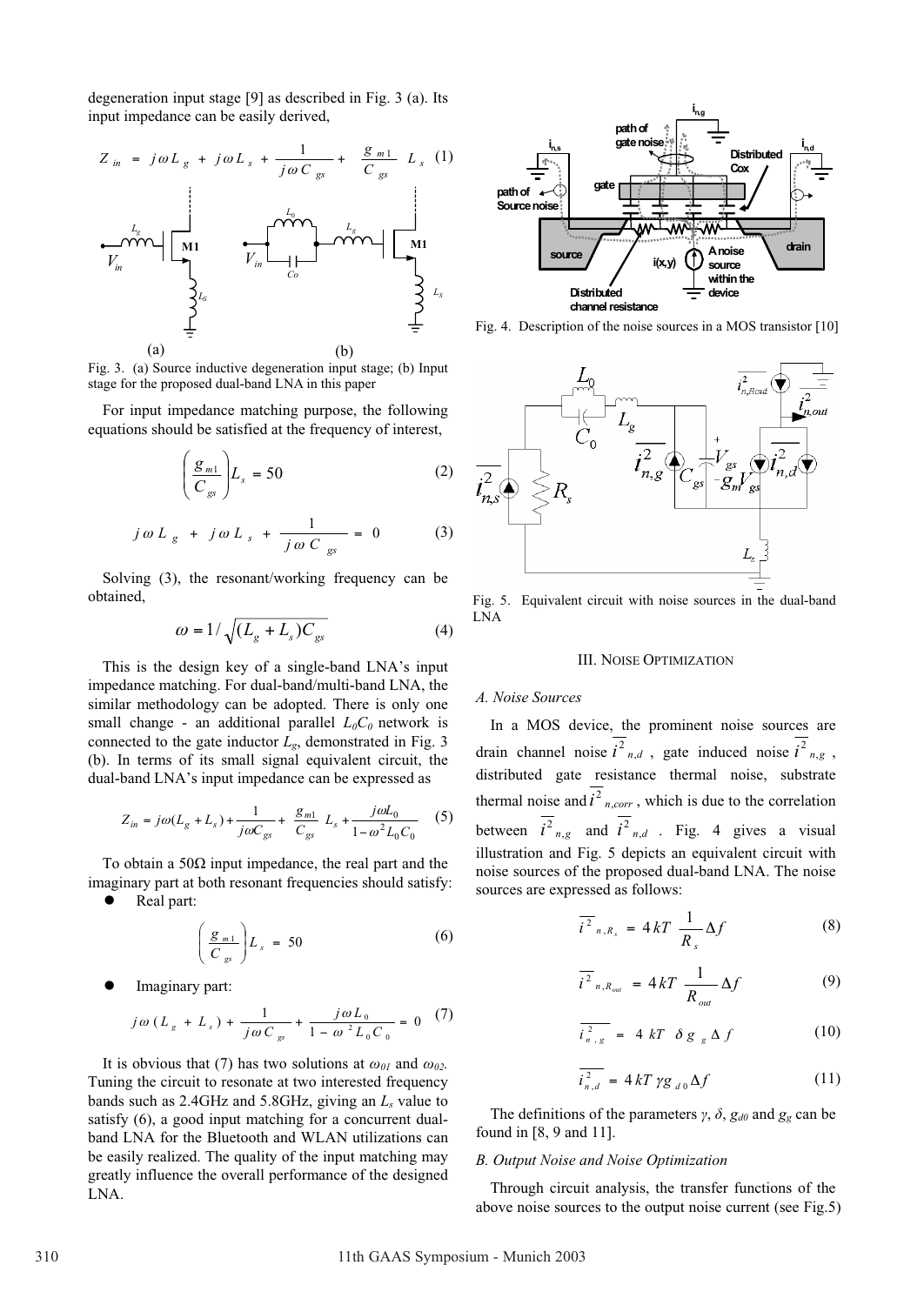at resonance can be obtained:

$$
i_{n, o, R_s} = \frac{g_m}{j2\omega_o C_{gs}} i_{n, R_s}
$$
 (12)

$$
i_{n, o, d} = \frac{1}{2} i_{n, d} \tag{13}
$$

$$
\overline{i^2_{n, o, R_{out}}} = \overline{i^2_{n, R_{out}}} \tag{14}
$$

$$
i_{n, o, g} = \frac{g_m}{j\omega_o C_{gs}} \frac{j\omega_o C_{gs} R_s - 1}{j2R_s\omega_o C_{gs}} i_{n, g}
$$
 (15)

$$
\overline{i^2}_{n,o,corr} = \frac{g_m|c|}{2\omega_o C_{gs}} \cdot \sqrt{\overline{i^2}_{n,g} \cdot \overline{i^2}_{n,d}}
$$
(16)

Then the noise factor *F* can be obtained,

$$
F = \frac{\overline{i^2}_{n,o,R_s} + \overline{i^2}_{n,o,g} + \overline{i^2}_{n,o,d} + \overline{i^2}_{n,o,corr} + \overline{i^2}_{n,o,R_{out}}}{\overline{i^2}_{n,o,R_s}}
$$
(17)  

$$
\approx 1 + \frac{\delta \alpha}{5g_m R_s} + (\frac{\delta \alpha g_m}{5R_s} + \frac{\gamma g_m}{\alpha R_s} + \frac{2|c|g_m}{R_s} \sqrt{\frac{\gamma \delta}{5}})(\frac{\omega_0}{\omega_T})^2 R_s^2
$$

Substitute the operating frequencies  $\omega_{01}$  and  $\omega_{02}$  into (17), the corresponding noise factors can be easily got. One also can do noise optimization according to (17). After a complicated analysis and derivation process, another expressions for *F* is obtained,

$$
F = 1 + aQ^2W^{\frac{3}{2}} + \frac{a}{4}W^{\frac{3}{2}} + bQ^{-1}W^{1/2} + (\frac{1}{d} + \frac{\gamma}{4cd})Q^{-2}W^{-\frac{1}{2}} \tag{18}
$$

where  $W$  is transistor width,  $Q$  is the quality factor of the input stage network, parameters  $a$ ,  $b$ ,  $d$  and  $\alpha$  are equation coefficients, they are given by

$$
a = \frac{\delta \alpha (\frac{4}{3} \omega_o R_s C_{ox} L)^2}{R_s \sqrt{\frac{2u_{eff} C_{ox} I_{ds}}{A_b L}}}
$$
\n
$$
b = \frac{\sqrt{\frac{\gamma \delta}{4}} |c| (\frac{4}{3} \omega_o R_s C_{ox} L)}{R_s \sqrt{\frac{2u_{eff} C_{ox} I_{ds}}{A_b L}}}
$$
\n
$$
d = R_s \sqrt{\frac{2u_{eff} C_{ox} I_{ds}}{A_b L}}
$$
\n
$$
\alpha = \frac{g_{m1}}{g_{d0}}
$$
\n(19)

*Ab* is bulk charge factor. It is often set to one in the simplified model of the MOS transistor, but can be significantly larger. Taking derivative of (18) with



Fig. 6. Schematic diagram of the dual-band LNA

respect to *W* and equating it to zero, leads to the optimum transistor width *Wopt* corresponding to the minimum *NF*,

$$
W_{opt} = \frac{-\frac{|c|}{2}\sqrt{\frac{\gamma\delta}{4}Q^{-1} + \frac{1}{2}Q^{-1}\sqrt{\delta\{\frac{\gamma|c|^2}{4} + 3Q^2(4\alpha + \gamma)\}}}}{4Q^2 \delta \alpha \omega_o R_s C_{ox} L}
$$
(20)

However, two  $W_{opt}$  values will be achieved here owing to the LNA operating at two different frequencies  $\omega_{0I}$ and  $\omega_{02}$ . Thus a tradeoff between  $W_{opt1}$  and  $W_{opt2}$  has to be carried out in terms of the design requirements of different frequency bands.

# IV. DUAL-BAND LNA CIRCUIT IMPLEMENTATION AND SIMULATION RESULTS

According to the above points, a concurrent dual-band LNA is designed. The simplified schematic diagram is demonstrated in Fig. 6. The LNA is composed of an input matching stage, an intermediate stage and an output buffer stage, which is for output matching purpose. Proper tuning the passive and active devices can make the LNA work at several bands at the same time, which will be very convenient for modern multi-standard communication applications. In the circuit, cascode structure is introduced. Firstly, it is to reduce the Miller effect. Secondly, the use of a cascode improves the LNA's reverse isolation.

The designed dual-band LNA is based on IBM 0.25µm SiGe BiCMOS technology, using only CMOS devices.



Fig. 7. Simulation result of the power gain



Fig. 8. Simulation results of  $S_{11}$ ,  $S_{12}$  and  $S_{22}$